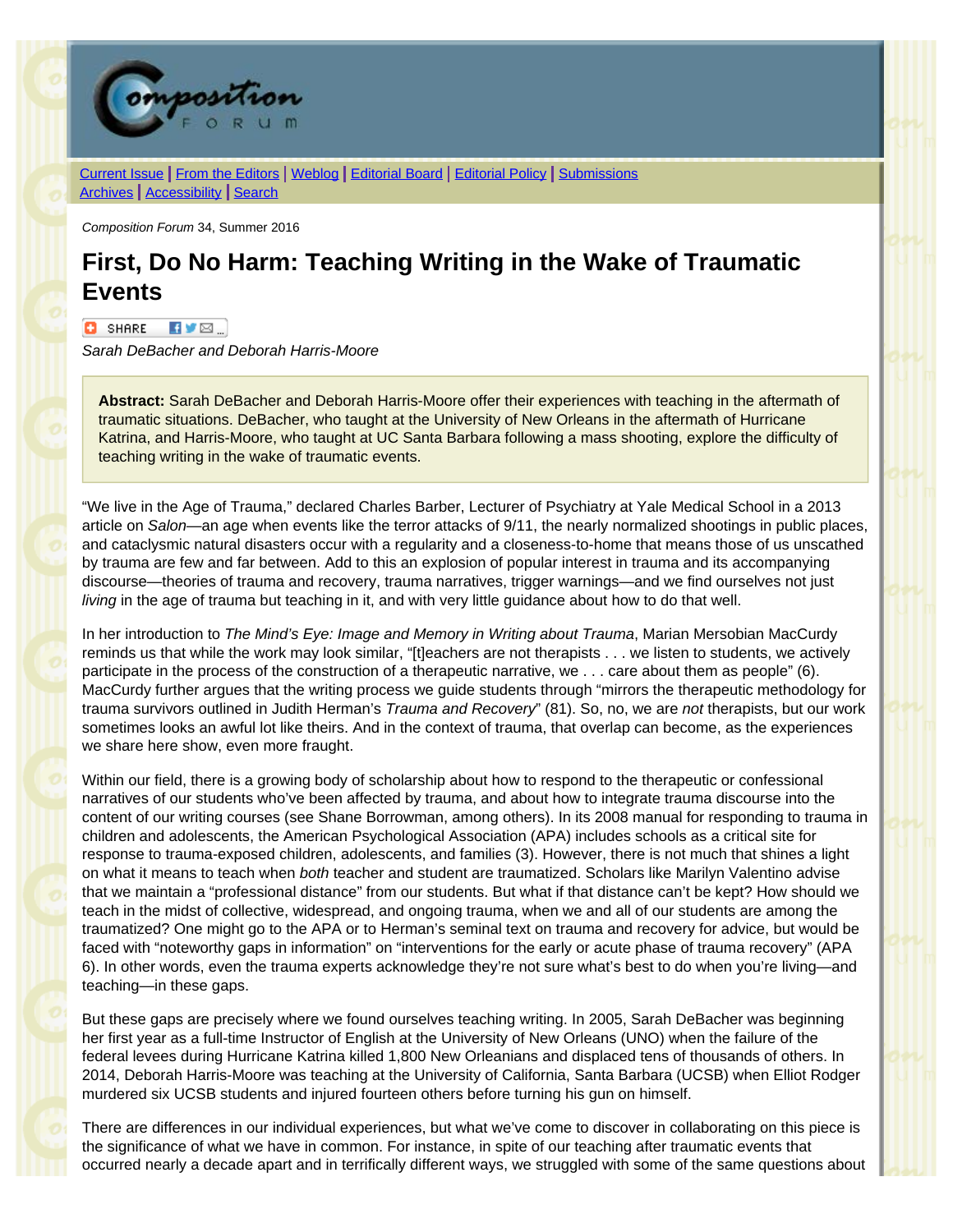appropriate pedagogical approaches: Is it better to confront emotions and difficult topics in times of trauma, or to move forward with business? If we invite the topic of trauma into our classes, should we give students the ability to opt out of particular texts and assignments? If we do allow—or perhaps even encourage—students to express their feelings about recent events in lieu of a traditional assignment, how do we grade this nontraditional reflection? Our goal in this piece is to share our experiences teaching writing after a trauma in hopes that these stories can provide support to other teachers who have also wrestled with what to do while teaching writing in an "Age of Trauma," and those who will undoubtedly be called upon to teach in the context of trauma in the future.

## **1. Sarah DeBacher and Hurricane Katrina**

More than a decade ago, on October 10, 2005, my husband and I joined a few dozen of our colleagues in the parking lot of one of UNO's suburban satellite campuses to hear the chancellor announce our triumphant return to business as usual on the eve of the beginning of the so-called "Katrina Semester." It was, of course, anything but. Not only were most of the faculty and students unable to come home, we were also embarking on a very unusual endeavor: heading back to school in the midst of "the biggest goddamn crisis in the history of this country"—our then-mayor's title for Hurricane Katrina and the ensuing failure of the federal levees. Enrollments had plummeted from a pre-storm high of just over 17,000 students to just over 6,500. In our First-Year Writing Program (FYWP), the 3,000-plus students who'd been enrolled in 163 pre-storm sections of composition were, like the faculty, scattered all over the region. 590 students enrolled in 38 sections of freshman composition during the abbreviated fall semester. Eighty percent of those sections were taught online, largely by faculty who had no experience with online teaching whatsoever.

Still, heading back to school was, at least initially, a welcome return to some semblance of normalcy. After six weeks of living in my parents' basement and not knowing whether we had a home to return to, of learning of various losses —big ones, small ones—my husband and I were ready to be home, even if that home was dramatically different from what it had been. And as I walked into my classroom, I got goosebumps. It felt good to shed the new identities that had been attributed to me—evacuee, victim, survivor—and to embrace a more familiar role as teacher. I didn't yet realize how unfamiliar, how at times absurd—even traumatizing—the act of teaching would be in a post-Katrina context.

Among the many struggles I faced as an instructor was the question of what to teach. Just before the semester began, the provost sent out an email soliciting storm narratives from the university community. These narratives would be stored in the Hurricane Katrina Archive and potentially published. As a result, the Katrina Narrative Essay became a popular first assignment amongst FYWP faculty, including me. Nearly immediately, I regretted assigning the topic. The essays my students wrote largely fell into two camps: either they were fragmented, messy affairs lacking in narrative control and a sense of purpose, or they were excessively formal and swimming with clichés. Certainly, the same problems surface in early drafts, regardless of the subject, but something else was up. Later, when I asked students to work on revisions, some of them rebelled. They didn't want to write about Katrina anymore, they said. And I understood. They—we—were still very much in the midst of the trauma. The backdrop of our learning included regular power outages, nightly patrols by armed National Guardsmen, and more dead bodies found. It's not hard to see how, in this context, it might be difficult to write anything well, much less a graded college essay.

My biggest teaching crisis that semester came when I faced the unavoidable: I would have to assign grades to my students' writing, which just felt *wrong*. I found myself struggling to separate the writing from the writer, the text from the life. Certainly, we writing teachers face this challenge in ordinary circumstances, but suddenly I felt paralyzed by the task. Tangled up in a collective trauma, each "F" took on new meaning, both absurd and perhaps even cruel. My students struggled to meet learning outcomes. They—and I, for that matter—struggled simply to *show up*—a feat deserving of an "A," I remember thinking. Inflated grades across the department that semester reflect that this struggle was not mine alone.

I soon found myself asking, "Who am I to make my students write about Katrina?" and "Who am I to cause them further potential harm in the form of a grade?" I think trauma theorists would say those are good questions. I think they'd also agree that I made some mistakes that semester—both in requiring students to write trauma narratives and in grading them. In *Trauma and the Teaching of Writing* Peter Goggin and Maureen Daley Goggin write of the "stuttering struggle" of writing about trauma: "It is not until it is spoken/written that trauma is made present" (31). In other words, in assigning the subject of Katrina I was potentially subjecting my students to additional trauma through the telling. Moreover, as a victim of the same (or at least similar) trauma, I was in no position to read those narratives without injury, a requirement for those hearing trauma narratives outlined both by the Red Cross and by countless mental health professionals (see Herman's *Trauma and Recovery*). As important as avoiding personal injury is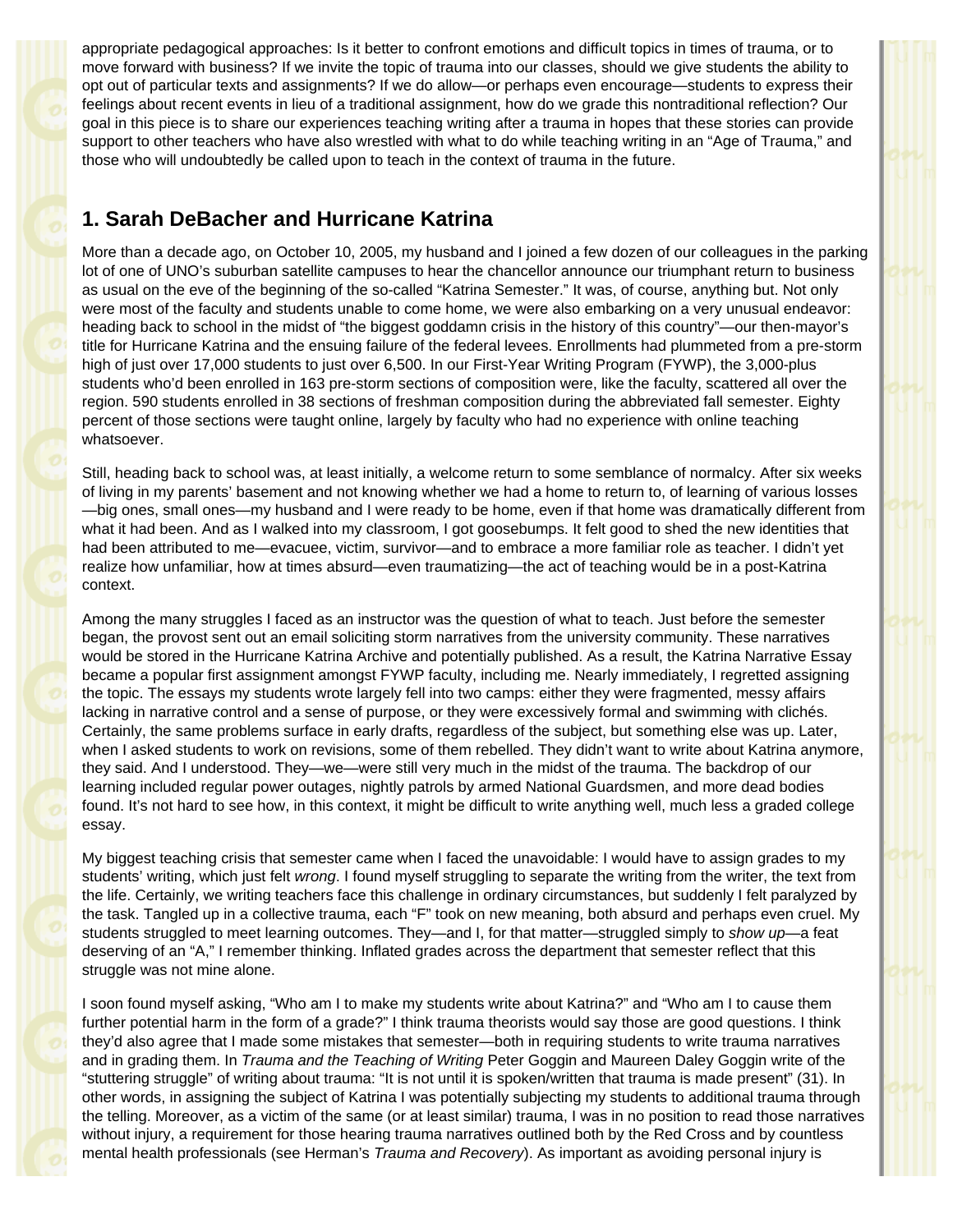avoiding re-injuring the narrative-teller through any form of judgment. But what are grades if not judgment?

Living as I do in an age of trauma and in a city where it's not a matter of *if* the next collective trauma will occur but *when*, I've thought a lot about what I might do differently the next time around. When it comes—the failure of the levees, a campus shooting, whatever it may be—I plan to keep the advice of Goggin and Daley Goggin in mind: "While it is crucial that we do not mandate writing trauma, it is equally crucial that we also do not silence it" (40). I plan to invite discussions about trauma discourse and narratives, to involve my students in discussions about whether they wish write them, and if so, to collaborate on establishing the criteria by which they'll be both empathetically and ethically evaluated. I plan to use contract grading and a healthy dose of empathy to create a safe space for students who choose to write about trauma. And I plan to come up with an approach that offers agency to my traumatized students and an opportunity to reflect. If those plans fail, I will, at the very least, realize that what we all might need most in the midst of a trauma is a goddamned break.

## **2. Deborah Harris-Moore and a Student Massacre**

In Spring Quarter 2014, Elliot Rodger stabbed his two roommates and their visiting friend to death in their apartment located in Isla Vista, the student housing neighborhood next to UCSB, then shot and killed three students in the streets before killing himself. Many other students were injured, and many more were witnesses. For UCSB seniors, graduation was only two weeks away. In my case, it seemed impossible not to address an event so vivid and immediate, and there was no time to research trauma or prepare a thoughtful, related assignment.

As a teacher whose research is on the body and materialist rhetoric, I've often worried how to best deal with "traumatized" students so as to not alienate them or distress them with certain topics or texts. Yet the last two weeks of that quarter proved to be the biggest challenge for me. With students crying in class or absent altogether in the immediate aftermath, many instructors and students felt the need for open dialogue. Every instructor took a different approach, including those who chose to continue with their determined curriculum. Several Writing Program faculty, however, gave students the option to write about the event in lieu of planned final projects, and many students were grateful for the option.

At the time of the event, I was teaching Writing for the Visual Arts, and students were working on a major two-part project that would comprise their most significant grade percentage for the course. Many students were already in the drafting stage, but some hadn't started the project. After the event, students came to class in varying emotional states: some seemed fine and wanted to get back to work; others could barely function and were visibly distressed. As a teacher of writing, I thought of the students who would want or need a space to reflect and made a reflective essay an option to replace the final project. But I wondered whether to do more than just offer options. Could I turn the horrific murder of six students into an opportunity for critical reflection and learning? I was well aware of my lack of training and planning, but also realized the urgency of the situation. I realized, as Rachel N. Spear argues, "we may in/directly use our stories, our personal experiences to back up arguments connected to the literature and themes with which we are engaging while enhancing our writing and analytical skills" (72). Was there a way to offer a critical space for those students who wanted one and still protect those students who might be retriggered by certain texts?

What I discovered in reality was an overall resistance to discussing or writing about the event. There had already been an overwhelming amount of response to it: letters and a speech by Janet Napolitano (president of the University of California), public messages from the victims' parents, classes dedicated entirely to the murders, vigils, and even therapy dogs on campus. Students were already depressed and were continuously bombarded by reminders of what happened. In my response as a teacher and a scholar of rhetoric, I gave a speech about misogyny —Rodger had targeted sorority girls after feeling rejected by them—and how we had learned in Writing for the Visual Arts that art is a way to express anxieties productively. My sentiments were met with tired and sad stares. I gave the reflective essay option, and not a single student wrote one. I offered a relevant optional reading, and few bothered to read it. Even in a class in which I had warm and open rapport with the students, my efforts were useless. I was a teacher of writing and rhetoric who was facing a silent class.

It struck me that I was disappointed in their lack of reflection or expression. But after all, even I didn't want to be in class anymore that quarter. Yet I expected my students to have the same intellectual and critical distance that I mustered in order to teach. It makes sense that a writing instructor would want students to write, but what if the act of writing in the midst of mourning proves unproductive or, as Sarah suggests was the case for some of her students, even more traumatizing? Kathlyn Conway describes trying to write in the midst of serious or terminal illness: "Those who have been pushed to the limits of their ability to cope know the difficulty of describing to others what they have been through" (15). Moreover, Janice Carello and Lisa Butler argue that when trauma is not handled properly,